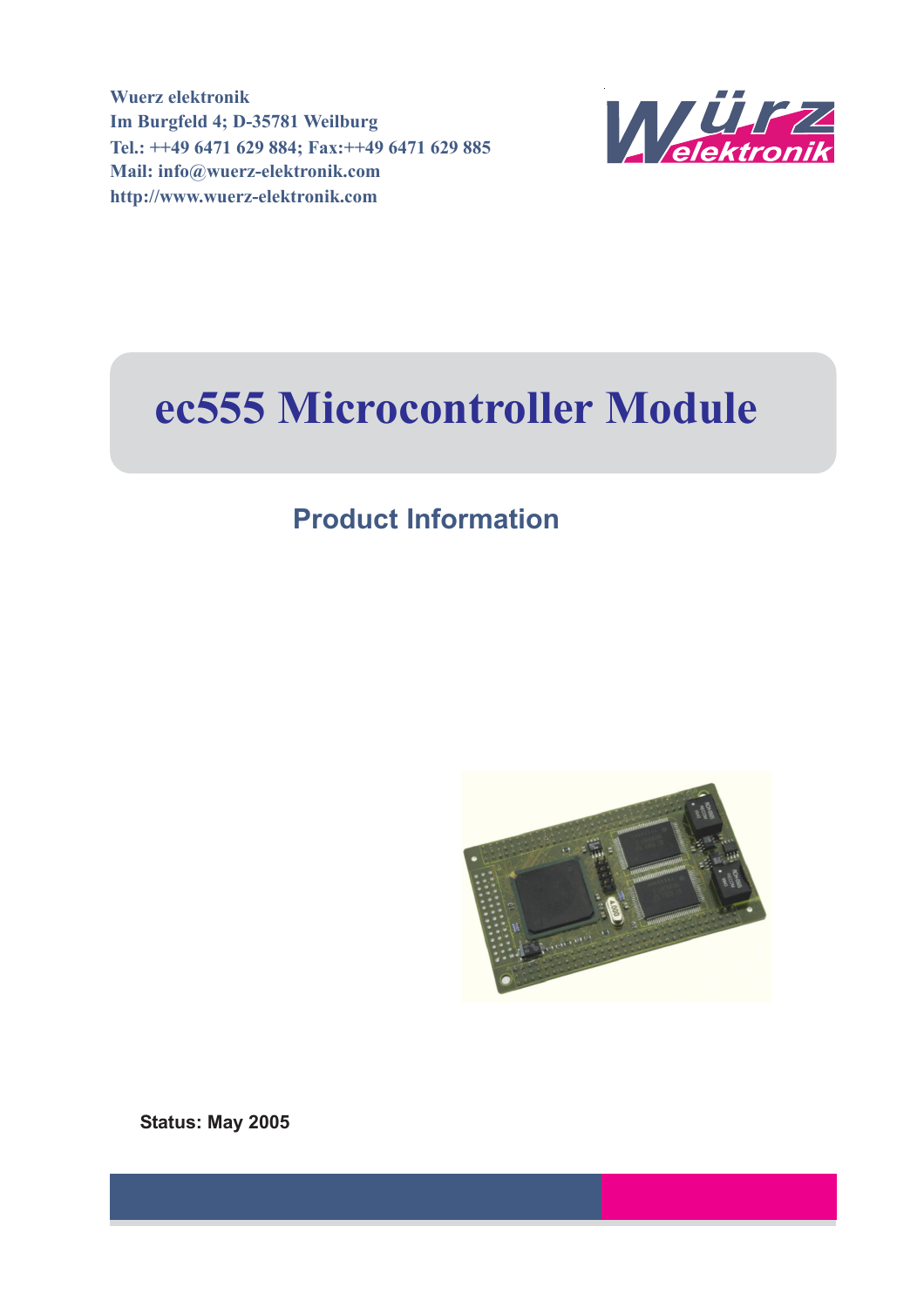

#### **Microcontroller Module with Freescale Processor MPC555.**

The module "ec555" made by Wuerz elektronik is a credit-card sized module with the Freescale processor MPC555. The MPC555 is a RISC MCU with a 32 bit PowerPC architecture and integrated floatingpoint unit. The processor operates at 40 MHz. It has an on-chip 448 Kbyte flash-EPROM and an internal 26 Kbyte SRAM. The internal flash is split in two modules with 256Kb / 192 Kb; each module consists of 8 / 6 separately erasable 32 Kb blocks. The flash can supply most commands in a single cycle, using a special burst mode. The processor is assisted by intelligent periphery modules, such as a 32 channel 10 bit A/D converter, two TouCAN (CAN 2.0B) controllers, two time processor units, each with 16 channels, two serial interfaces. The periphery modules are known from the MC683xx family.

The design intention of the module, sized 97x57 mm, was a stand-alone solution for embedded applications. The module can have up to 16 MB external flash-EPROM (2 M\*32 bit), up to 8 MB synchronous burst SRAM , two RS232 drivers and two CAN interfaces. The CAN interfaces are optically insulated and have their own DC/DC converters. The module is "CAN-Ready" for transfer rates up to 1 Mbps. A 10 pin debug interface (BDM) can be used to program the internal and the external flash-EPROM via debug software. All processor signals are accessible on three connectors. Pins (spacing 2,54 mm) serve for the connection of add-on modules. The module is also available for an extended temperature range as an option. Single 5 Volt Power Supply. An Evaluation-board with a 10 base ETHERNET for the development of applications is available.

Special features:

Due to its ruggedness the module can also be used in extreme environments. Conformal coating is optionally possible.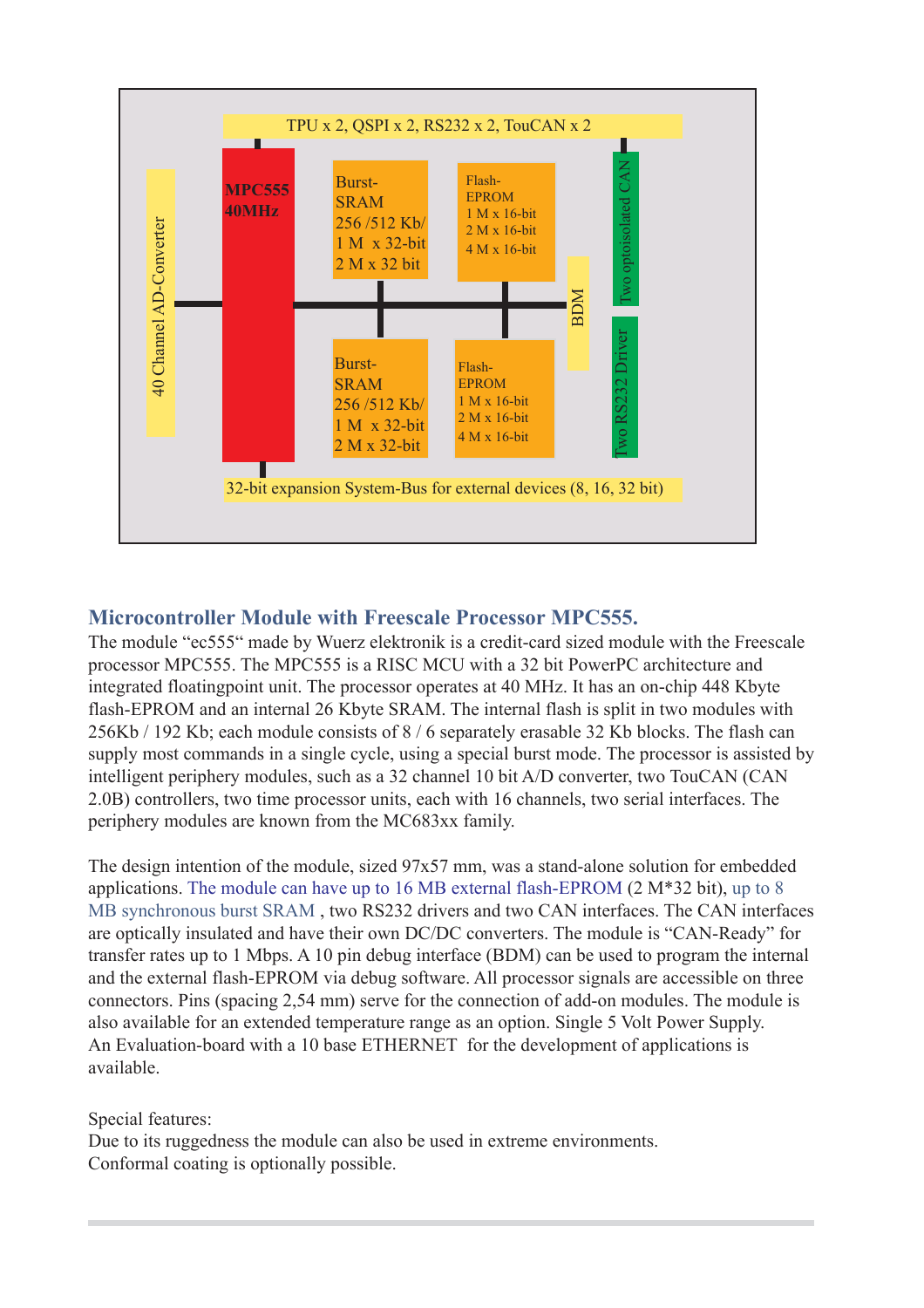



**Systembus J1**

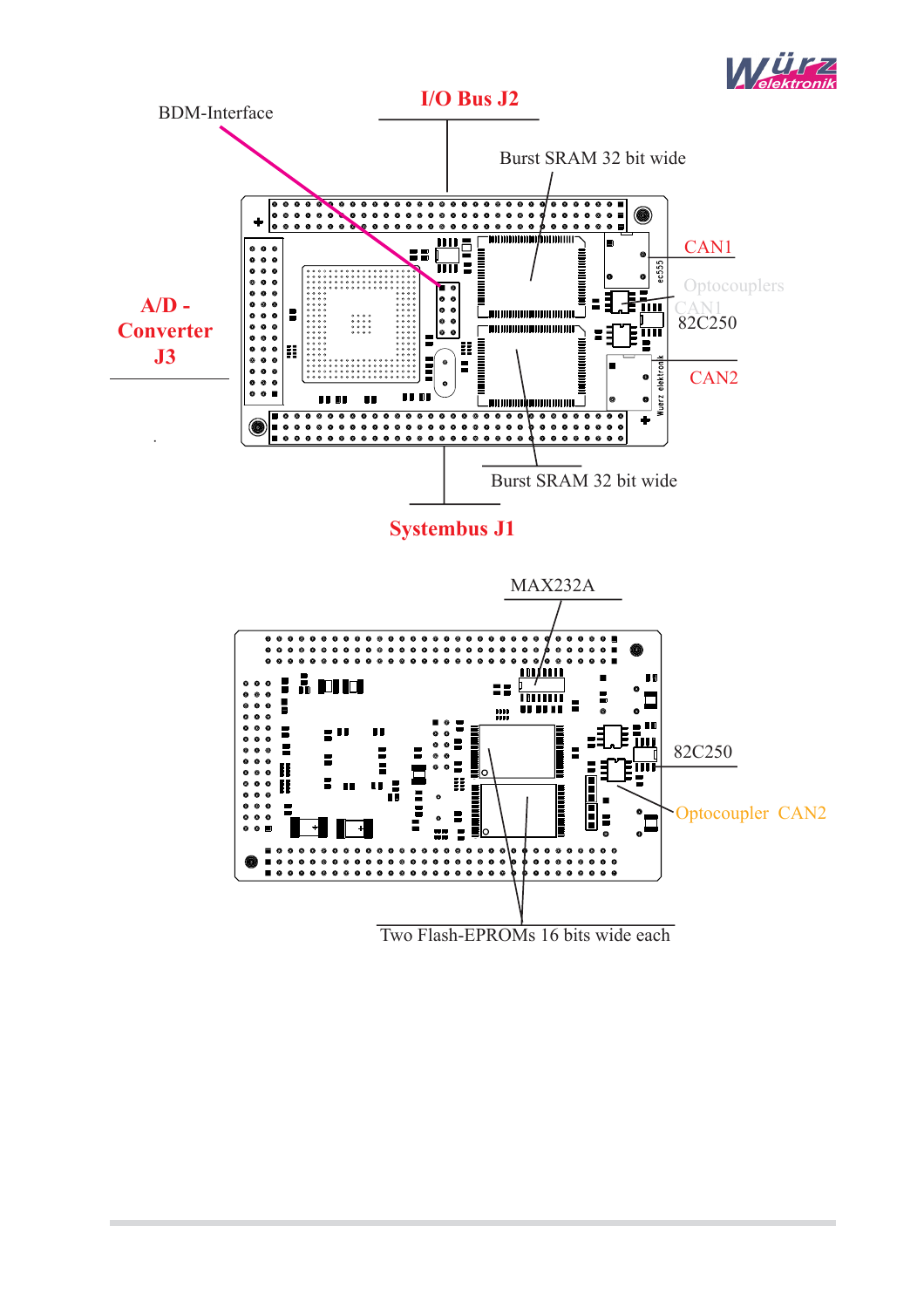# **Bus configuration of the ec555 Module**

## **Systembus I/O Bus**

| $J1-C$            |                          | $J1-B$           | $J1-A$          | J                       |
|-------------------|--------------------------|------------------|-----------------|-------------------------|
| $VCC (+5V)$       | $\mathbf{1}$             | VCC $(+5V)$      | $VCC (+5V)$     | ŋ                       |
| <b>GND</b>        | $\overline{2}$           | <b>GND</b>       | <b>GND</b>      | Ί                       |
| $+3.3V$           | 3                        | $+3.3V$          | $+3.3V$         | ŋ                       |
| D16               | $\overline{4}$           | D <sub>1</sub>   | $\overline{D0}$ | ŋ                       |
| DI7               | 5                        | D <sub>3</sub>   | D2              | ŋ                       |
| D18               | 6                        | D <sub>5</sub>   | $\overline{D4}$ | ľ                       |
| D19               | $\overline{\mathcal{I}}$ | D7               | D6              | ŋ                       |
| D20               | 8                        | D9               | D8              |                         |
| D21               | 9                        | D11              | D10             | ŋ                       |
| D22               | 10                       | D13              | D12             | ŋ                       |
| D23               | 11                       | D15              | D14             | Ί                       |
| D24               | 12                       | <b>ENCLK/BUC</b> | <b>CLKOUT</b>   | ŋ                       |
| D25               | 13                       | *SRESET          | <b>*PORESET</b> | *                       |
| D26               | 14                       | $*$ CS3          | <b>*HRESET</b>  | $\mathbf{I}$            |
| D27               | 15                       | $*WE1$           | $*WE0$          | h                       |
| D28               | 16                       | $*$ TS           | RD/*WR          | $\mathbf{I}$            |
| D29               | 17                       | $*TEA$           | $*$ OE          | $\mathbf{I}$            |
| D30               | 18                       | *IRQ0            | $*$ IRQ2        | $\mathbf{I}$            |
| D31               | 19                       | *IRQ1            | *IRQ7           | $\mathbf{I}$            |
| $*$ CS0           | 20                       | *IRQ6            | *IRQ5           | $\mathbf{I}$            |
| $*$ CS1           | 21                       | *IRQ3            | *IRQ4           | $\mathbf{I}$            |
| $*$ CS2           | 22                       | A <sub>9</sub>   | A8              | $\mathbf{I}$            |
| $*WE2$            | 23                       | A11              | A10             |                         |
| $*WE3$            | 24                       | A13              | A12             | $\mathbf{I}$            |
| <b>*BURST</b>     | 25                       | A15              | A14             | h                       |
| *BDIP             | 26                       | A17              | A16             | $\mathbf{I}$            |
| *BI/*STS          | 27                       | A19              | A18             | $\mathbf{I}$            |
| $*TA$             | 28                       | A21              | A20             | I                       |
| TSIZ <sub>0</sub> | 29                       | A23              | A22             | I                       |
| TSIZ1             | 30                       | A25              | A24             |                         |
| A30               | 31                       | A27              | A26             | $\overline{\mathbf{C}}$ |
| A31               | 32                       | A29              | A28             | $\overline{\mathbf{C}}$ |
| $J1-C$            |                          | $J1-B$           | $J1-A$          | $\mathbf{J}$            |

| $J2-A$            |                         | $J2-B$            | $J2-C$           |
|-------------------|-------------------------|-------------------|------------------|
| TP <sub>B0</sub>  | 32                      | TPB1              | TBB <sub>2</sub> |
| TPB3              | 31                      | TPB4              | TPB5             |
| TP <sub>B6</sub>  | 30                      | TPB7              | TPB8             |
| TPB9              | 29                      | TPB10             | TPB11            |
| TPB12             | 28                      | TPB13             | TPB14            |
| TPB15             | 27                      | <b>T2ACLK</b>     | TPA0             |
| TPA1              | 26                      | TPA <sub>2</sub>  | TPA3             |
| TPA4              | 25                      | TPA5              | TPA6             |
| TPA7              | 24                      | TPA8              | TPA9             |
| TPA10             | 23                      | TPA11             | TPA12            |
| TPA13             | 22                      | TPA14             | TPA15            |
| <b>T2BCLK</b>     | 21                      | *PCS0             | *PCS1            |
| *PCS2             | 20                      | *PCS3             | <b>MISO</b>      |
| MOSI              | 19                      | SCK               | <b>ECK</b>       |
| TMS               | 18                      | MDA12             | *TRST            |
| MDA11             | 17                      | MDA15             | SGPIO7           |
| MDA14             | 16                      | MDA29             | SGPIO6           |
| MDA28             | 15                      | MPW0              | MDA13            |
| MDA31             | 14                      | MPW3              | MDA27            |
| MPW <sub>2</sub>  | 13                      | MPW18             | MDA30            |
| MPW17             | 12                      | VF2/MPIOB2 MPW1   |                  |
| <b>EXTCLK</b>     | $\overline{11}$         | MPIO7             | MPW16            |
| VF1/MPIOB1        | 10                      | MPIO10            | MPW19            |
| MPIO <sub>6</sub> | 9                       | MPIO13            | VF0/MPIOB0       |
| MPIO9             | $\overline{8}$          | *RESIN            | MPIO5            |
| MPIO12            | $\overline{7}$          | *RTSCONF          | MPIO8            |
| MPIO15            | 6                       | <b>TXD1-RS232</b> | MPIO11           |
| RXD1-RS232        | 5                       | <b>TXD2-RS232</b> | MPIO14           |
| <b>RXD2-RS232</b> | 4                       | <b>EPEE</b>       | <b>UBAT-IN</b>   |
|                   | $\overline{\mathbf{3}}$ |                   |                  |
| <b>CAN L1</b>     | $\overline{2}$          | <b>CAN H1</b>     | <b>CAN GND1</b>  |
| <b>CAN L2</b>     |                         | <b>CAN H2</b>     | <b>CAN GND2</b>  |
| $J2-A$            |                         | $J2-B$            | $J2-C$           |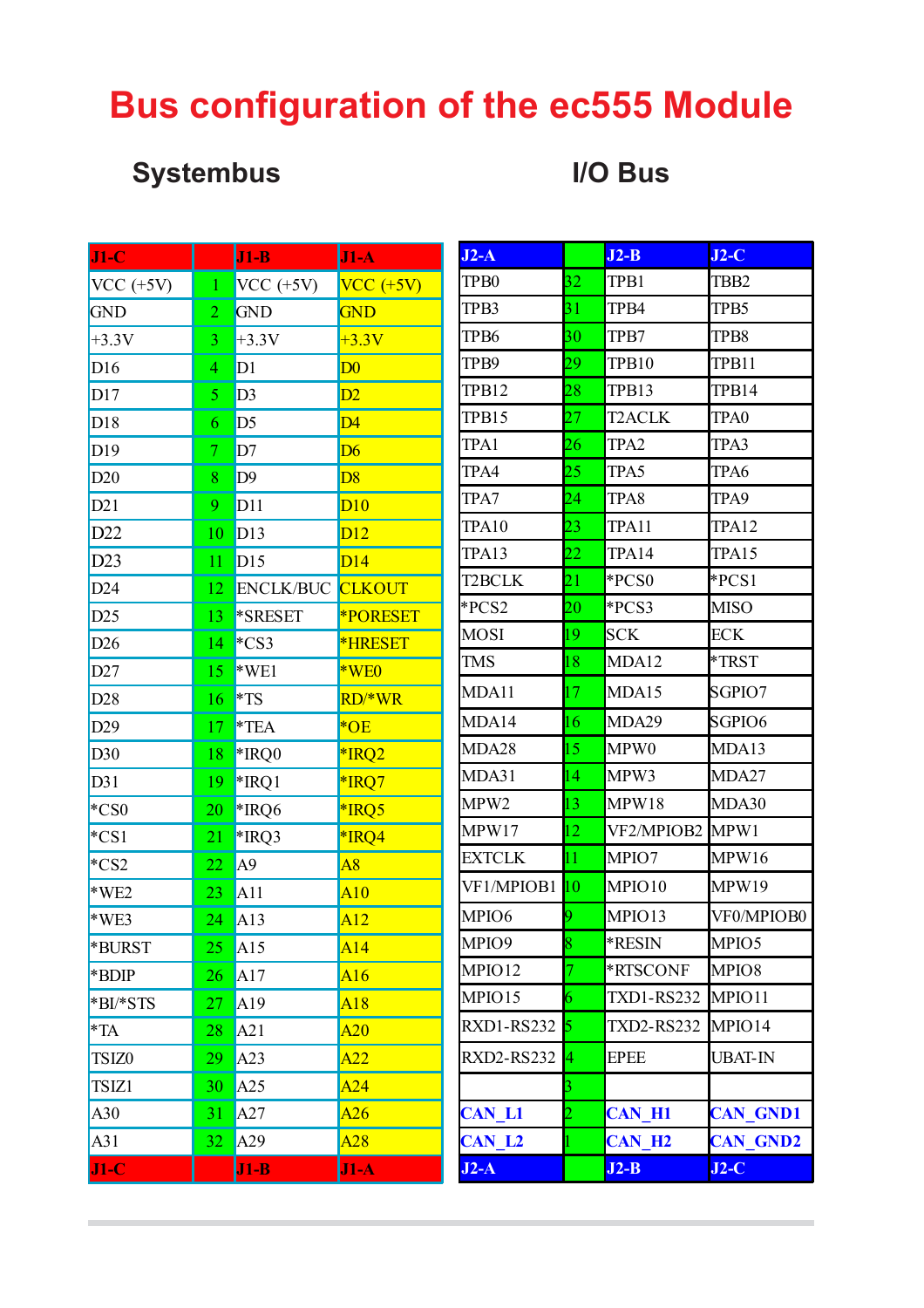

## **Technical Specifications**

| <b>Board</b>                          | Multilayer 97 x 57 mm, Height 15 mm                                                                                                                                                                                                                                                                                                                                                                |
|---------------------------------------|----------------------------------------------------------------------------------------------------------------------------------------------------------------------------------------------------------------------------------------------------------------------------------------------------------------------------------------------------------------------------------------------------|
| <b>Main Processor</b><br>Architecture | MPC555 RISC MCU Central Processing Unit 32 bit PowerPC                                                                                                                                                                                                                                                                                                                                             |
|                                       | Core Performance 52.7K MIPS (Dhrystone 2.1)@40MHz<br>448 Kbytes Flash-EEPROM<br>26 Kbytes of Static RAM<br>Two Timeprocessor Units (TPU3),<br>32 Channel 10-bit Analog-to-Digital Converter<br>Two CAN 2.0B Controller Modules (TouCANs)<br>Queued Serial Multi-Channel Modules (QSMCM) provides two Serial<br>Communication Interfaces (SCI) and one Queued Serial Peripheral<br>Interface (QSPI) |
| <b>Static RAM</b>                     | Two 32-bit organized Synchronous Burst SRAMs up to 16 MByte<br>$(256K \times 32-bit)$ , $(512K \times 32-bit)$ , $(1 M \times 32 bit)$ or $(2 M \times 32 bit)$                                                                                                                                                                                                                                    |
| <b>Flash-Memory</b>                   | Two 16-bit organized TSOP/II devices up to 16 Mbytes capacity<br>32-bit data bus width, 3.3 Volt types                                                                                                                                                                                                                                                                                             |
| <b>Utilities</b>                      | MAX704 Battery -Backup Power Switching and Reset<br>Backup of Proccessor SRAM and KAPWR                                                                                                                                                                                                                                                                                                            |
| <b>Background Debugger</b>            | The board has a10-pin connector. All commercial MPC555 compilers and<br>debuggers using the background mode of the MPC555 can be used for the<br>ec555 board. The pin allocation is compatible to Freescale standards.                                                                                                                                                                             |
| <b>Serial Interface</b>               | The Processor has two SCI (Serial Communication Interfaces)<br>each SCI Channel consist of one RXD and one TXD. These signals are<br>driven by one MAX232A RS232 Transceiver (116kbit/s).                                                                                                                                                                                                          |
| <b>CAN Interface</b>                  | Two optically isolated CAN-Interfaces. Each CAN-Interface has its own<br>DCDC Converter, Optocouplers and PCA82C250T Transceiver.<br>The physical interface is according to ISO/DIS 11898                                                                                                                                                                                                          |
| <b>Operating Temp.</b>                | Commercial ( $0^{\circ}$ C to +70°C) or extended (-40°C to +85°C)                                                                                                                                                                                                                                                                                                                                  |
| <b>Power Supply</b>                   | Single 5 Volt, 300mA                                                                                                                                                                                                                                                                                                                                                                               |
| <b>Optional:</b>                      | Conformal coating                                                                                                                                                                                                                                                                                                                                                                                  |

#### **ROM Monitor included**

The ROM Monitor supports programming of the internal and external Flash. Downloading of S-Records and binary Data files via serial port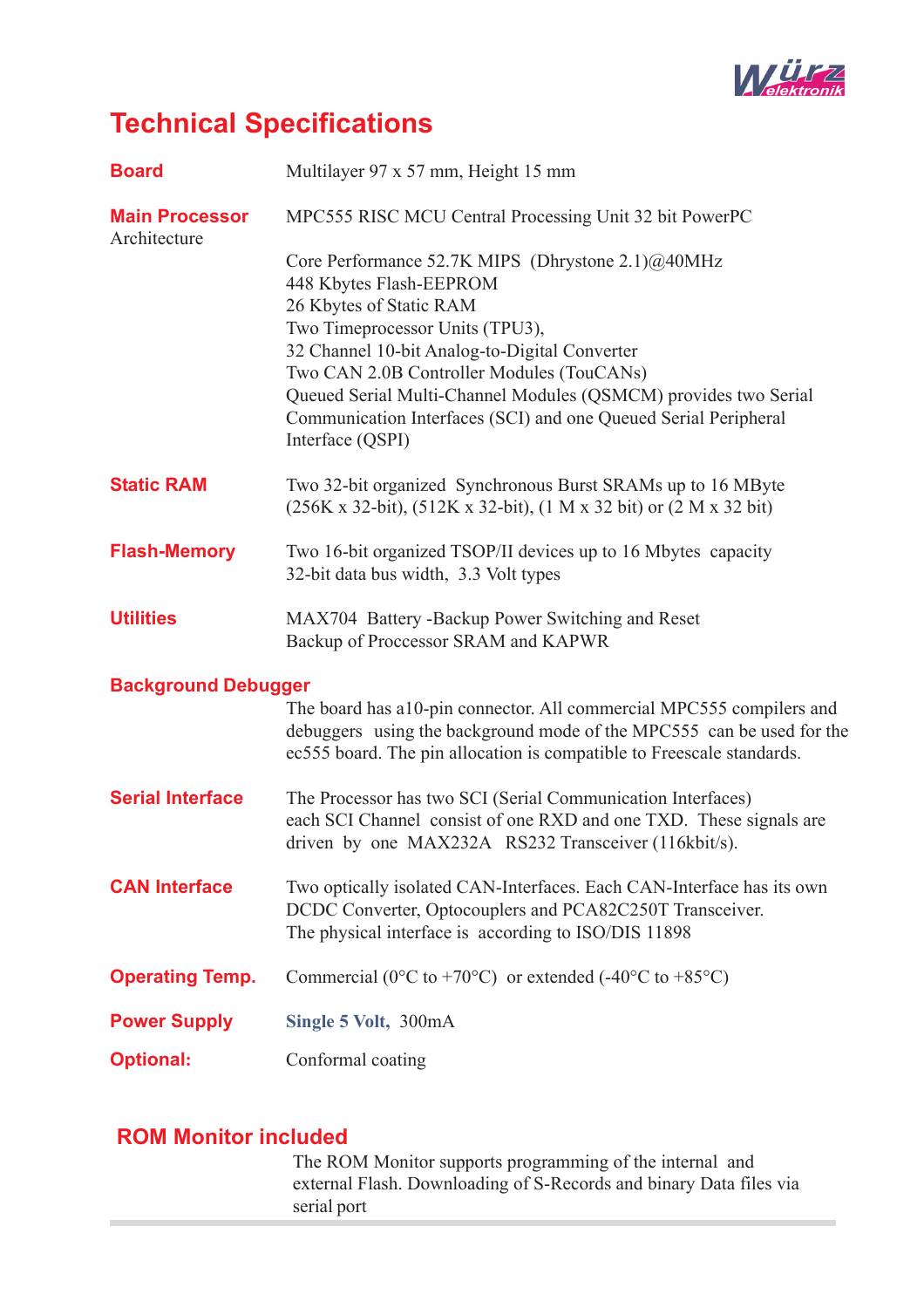## **Evaluationboard for the ec555 Module**





Power supply 6 V to 40 Volt DC